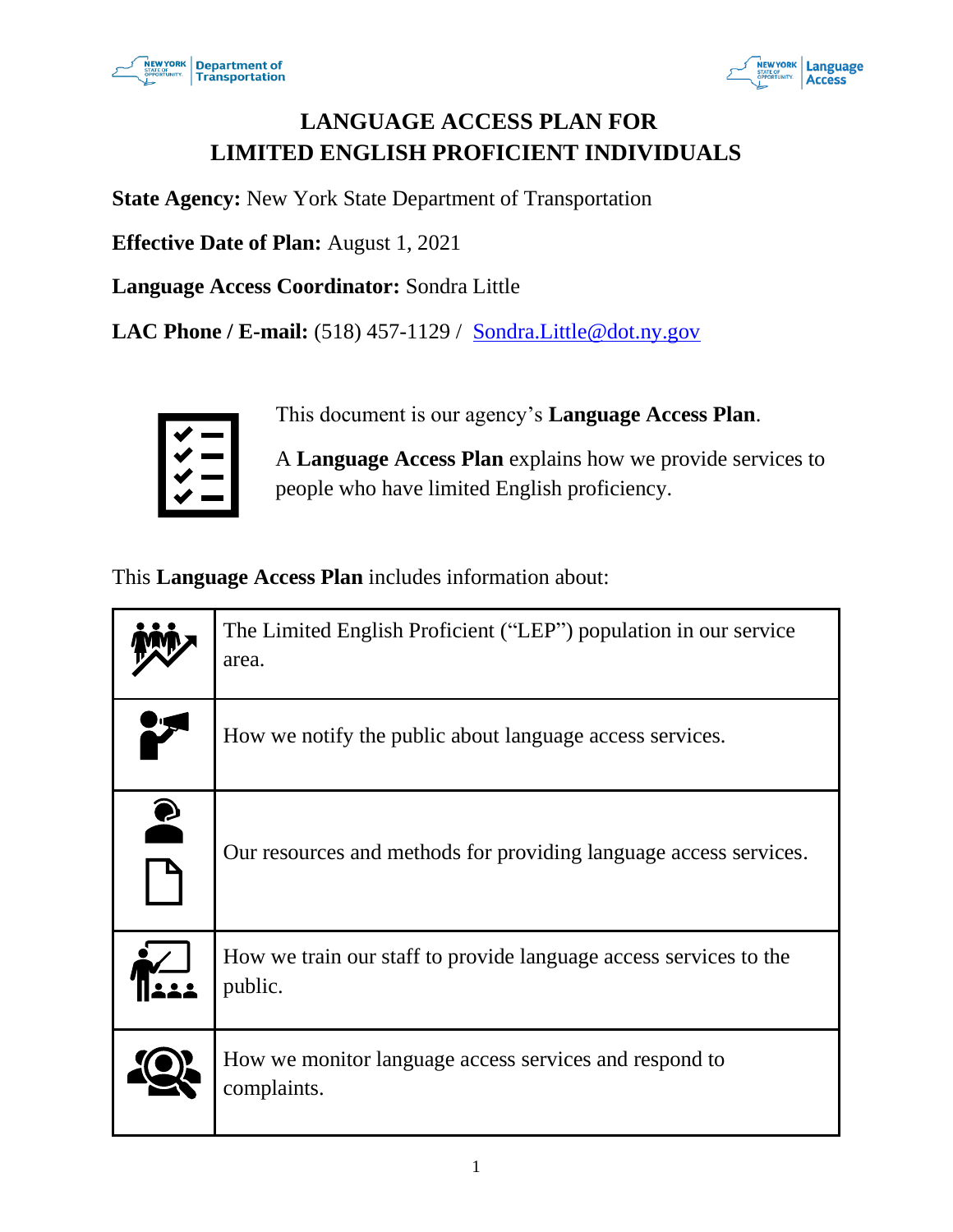



# **Table of Contents**

| PART 2 – The Limited English Proficient Population in Our Service Area5      |  |
|------------------------------------------------------------------------------|--|
| PART 3 – Public Outreach About the Availability of Language Access Services6 |  |
|                                                                              |  |
|                                                                              |  |
|                                                                              |  |
|                                                                              |  |
|                                                                              |  |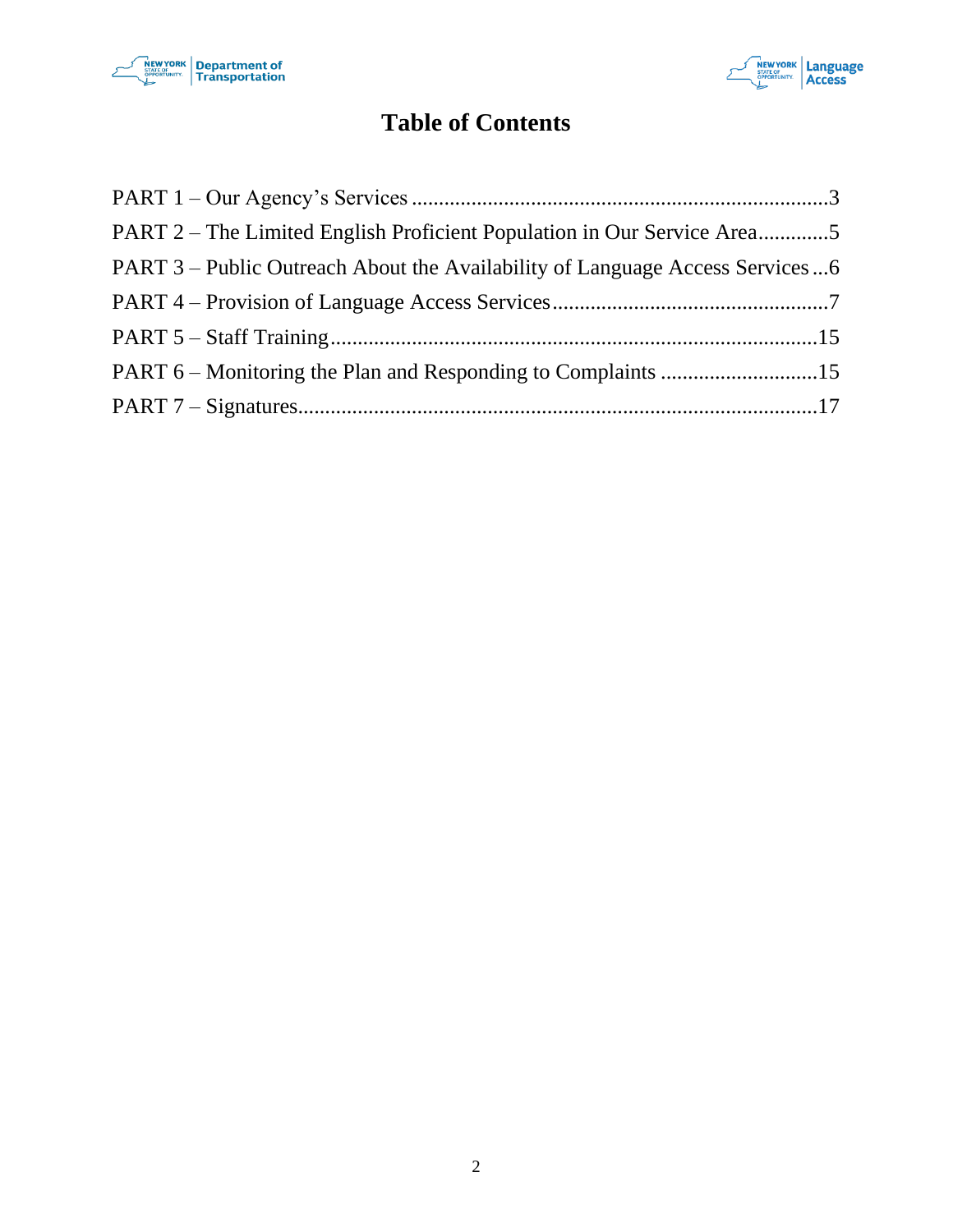



<span id="page-2-0"></span>

**We prepared this Language Access Plan ("Plan") to comply with Executive Order No. 26, as amended by Executive Order No. 26.1, which established New York's [Statewide](https://www.ny.gov/language-access-policy)  [Language Access Policy.](https://www.ny.gov/language-access-policy) <sup>1</sup> This Plan explains how we make sure that Limited English Proficient ("LEP") individuals have meaningful access to agency services, programs, and activities.**

**In this Plan, LEP individuals are understood as people who do not speak English as their primary language and who have a limited ability to read, speak, write, or understand English.** 

#### **Our agency's services to the public include:**

It is the mission of New York State Department of Transportation (NYSDOT) to ensure our customers – those who live, work and travel in New York State – have a safe, efficient, balanced and environmentally sound transportation system. NYSDOT directly maintains and improves the State's more than 38,000 State highway lane miles and more than 7,500 bridges. In addition, NYSDOT partially funds locally operated transit systems; local government highway and bridge construction; and rail and airport programs. Language Access services for the public may be requested in the following program areas:

#### **Office of Diversity and Opportunity**

[Americans with Disabilities Act Management Plan \(ADA\)](https://www.dot.ny.gov/programs/adamanagement)  [Disadvantaged Business Enterprise \(DBE\)](https://www.dot.ny.gov/main/business-center/audit/dbe-certification)  Certification [Supportive Services & On The Job Training \(OJT\) Program](https://www.dot.ny.gov/main/business-center/civil-rights/dbe-ojt)  [Discrimination Complaint Procedure](https://www.dot.ny.gov/main/business-center/civil-rights/forms-and-applications)  [Environmental Justice \(Pollution/Waste Hauling & Community Impact\)](https://www.dot.ny.gov/main/business-center/civil-rights/title-vi-ej)  Federal [Limited English Proficiency program \(](https://www.dot.ny.gov/main/business-center/civil-rights/title-vi-ej)LEP) [Title VI / Nondiscrimination](https://www.dot.ny.gov/main/business-center/civil-rights/title-vi-ej) training Minority Women Business Enterprise (MWBE) Program Service Disabled Veteran Owned Business Enterprise (SDVOBE) Program

#### **Planning Community Information/Resources**

[1-800-POT-HOLE](https://www.dot.ny.gov/programs/pothole-rpt)  [HELP \(Highway Emergency Local Patrol\)](https://www.dot.ny.gov/divisions/operating/oom/transportation-systems/systems-optimization-section/ny-moves/help-program)  [Small Claims](https://www.dot.ny.gov/divisions/legal-services-division/smallclaims) 

<sup>1</sup> For additional information about our agency's obligations to provide language access services, please visit: <https://www.ny.gov/language-access-policy>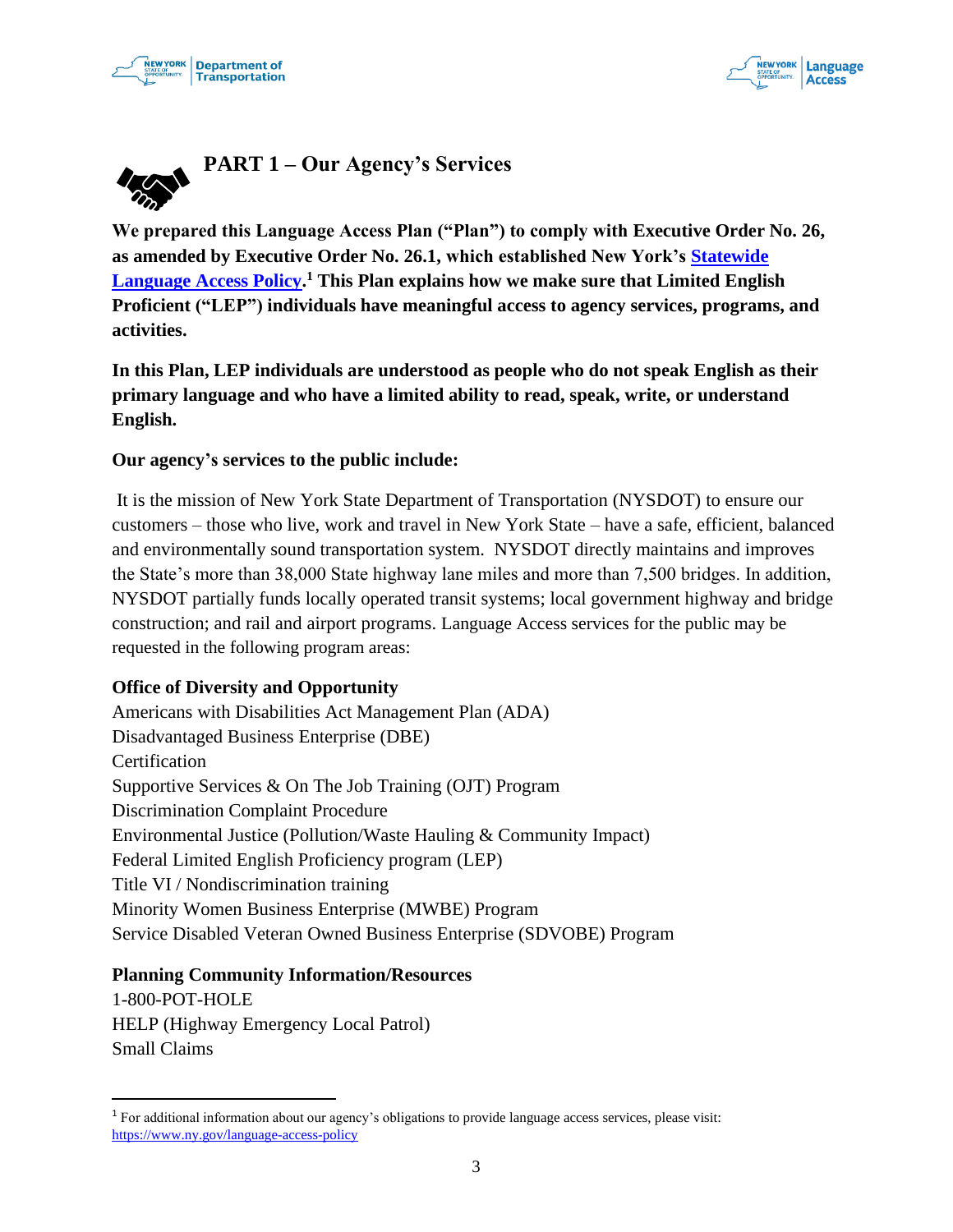



[Surplus Property Sales](https://www.dot.ny.gov/divisions/engineering/real-estate)  Freedom of Information Act

#### **Education and Training**

Field Welder Certification Training and On-the-Job-Training Programs

### **Permits and Registrations**

Construction [Design-Related Permits](https://www.dot.ny.gov/nypermits)  [Residential Driveway Permits](https://www.dot.ny.gov/programs/residential-driveway-permits)  Motor Carrier Permits [Special Events Permits \(PERM 33a\)](https://www.dot.ny.gov/divisions/operating/oom/transportation-systems/traffic-operations-section/special-permit) 

#### **Signage**

[Directional Sign Program](https://www.dot.ny.gov/programs/nys-signs/tod)  [Outdoor Advertising Sign Program](https://www.dot.ny.gov/programs/nys-signs/logo) 

### **Environmental**

[Clean Air NY](https://www.dot.ny.gov/news/press-releases/2007/2007-04-13)  [GreenLITES](https://www.dot.ny.gov/programs/greenlites) 

### **Government/Business Funding and Grants**

[Statewide Transportation Improvement Program](https://www.dot.ny.gov/programs/stip) (STIP) [Statewide Transportation Operating Assistance \(STOA\)](https://www.dot.ny.gov/divisions/policy-and-strategy/public-transportation/funding-sources/STOA)  New York Transportation Plan for 2030 <https://www.dot.ny.gov/main/transportation-plan/transportation-plan> Public Involvement Manual for Transportation Planning <https://www.dot.ny.gov/divisions/policy-and-strategy/planning-bureau> [Emergency Relief Program](https://www.dot.ny.gov/programs/emergency-relief)  [Federal Transit Funding Programs](https://www.dot.ny.gov/divisions/policy-and-strategy/public-transportation/funding-sources)  [Financial Aid for Local Streets \(CHIPS\)](https://www.dot.ny.gov/programs/chips) 

#### **Safety Programs**

[Amber Alert](http://www.nysamber.troopers.state.ny.us/)  [Driving Safely in Work Zones](https://www.dot.ny.gov/programs/driver-safety)  511NY Program [Safety First for Kids](https://www.dot.ny.gov/programs/safetyfirstkids)  [Safe Routes to School](https://www.dot.ny.gov/divisions/operating/opdm/local-programs-bureau/srts)  Roadway Driving Safety [Highway Emergency Local Patrols](https://www.dot.ny.gov/divisions/operating/oom/transportation-systems/systems-optimization-section/ny-moves/help-program) (HELP) [Motorcycle Safety Awareness](https://www.dot.ny.gov/divisions/operating/oom/transportation-systems/safety-program-technical-operations/motorcycle-safety-awareness)  Work Zone Safety [Driving Safely in Work Zones](https://www.dot.ny.gov/programs/driver-safety)  [Operation Hard Hat](https://www.dot.ny.gov/divisions/operating/oom/transportation-systems/safety-program-technical-operations/ohh)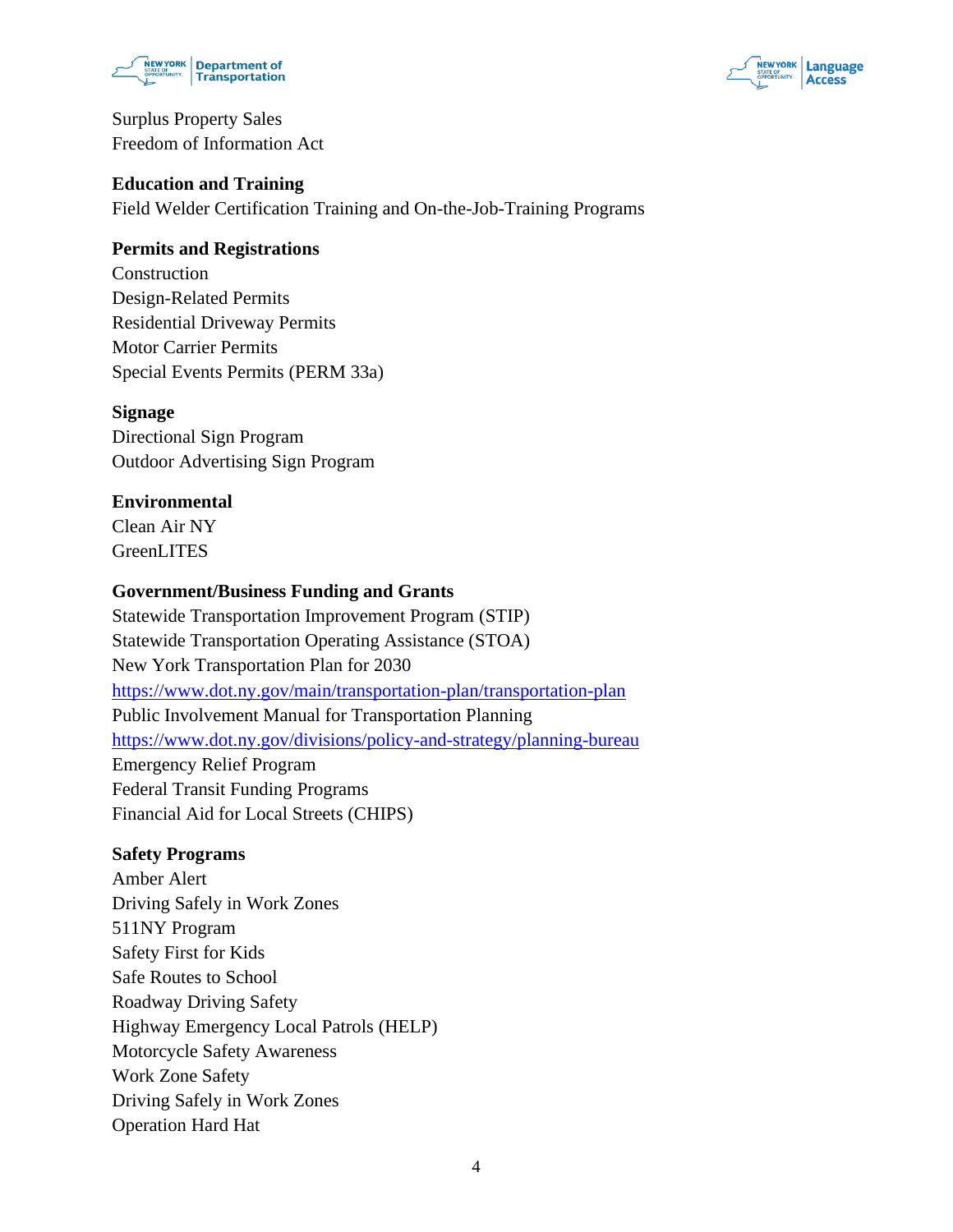



### **Public Transportation**

[Bus Safety](https://www.dot.ny.gov/divisions/operating/osss/bus)  [Bus Safety Information Network \(BUSNET\)](https://www.dot.ny.gov/divisions/operating/osss/bus/busnet)  [Vehicle Inspection Program](https://www.dot.ny.gov/divisions/operating/osss/bus/inspection)  [Public Transportation Safety Board](https://www.dot.ny.gov/divisions/operating/osss/ptsb)  [Rail Safety](https://www.dot.ny.gov/divisions/operating/osss/rail)  [Grade Crossings](https://www.dot.ny.gov/divisions/operating/osss/rail/grade-crossings)  [Operation Lifesaver](https://www.dot.ny.gov/divisions/operating/osss/ptsb/rail/accident-reports)  [Truck and Motor Carrier](https://www.dot.ny.gov/divisions/operating/osss/truck)  [Commercial Vehicle Safety Regulations](https://www.dot.ny.gov/divisions/operating/osss/truck/regulations)  [Safety Complaints](https://www.dot.ny.gov/divisions/operating/osss/truck/driver#complaints)  [Comprehensive Highway Safety Plan](https://www.dot.ny.gov/divisions/operating/osss/highway/comprehensive-plan)  [Highway Emergency Local Patrols \(HELP\)](https://www.dot.ny.gov/divisions/operating/oom/transportation-systems/systems-optimization-section/ny-moves/help-program) 

#### **News and Events**

Traveler Advisories Public Hearings Lettings and Bid Openings MWBE/DBE Outreach

<span id="page-4-0"></span>

**Our agency uses U.S. Census data (including data from the American Community Survey) to determine the top ten languages most commonly spoken by LEP individuals in New York State.** 

**The estimated total number of LEP individuals in our service area is:** Approximately 2.5 million LEP individuals in New York State.

**The top ten languages spoken by LEP individuals in New York State are:**

| #              | Language       | <b>Estimated Number of</b><br><b>LEP Speakers</b> |
|----------------|----------------|---------------------------------------------------|
| $\mathbf{1}$   | Spanish        | 1,201,322                                         |
| $\overline{2}$ | Chinese        | 379,745                                           |
| 3              | Russian        | 119,380                                           |
| 4              | Yiddish        | 64,070                                            |
| 5              | Bengali        | 64,020                                            |
| 6              | Korean         | 55,506                                            |
| 7              | Haitian Creole | 54,746                                            |
| 8              | Italian        | 46,431                                            |
| 9              | Arabic         | 40,781                                            |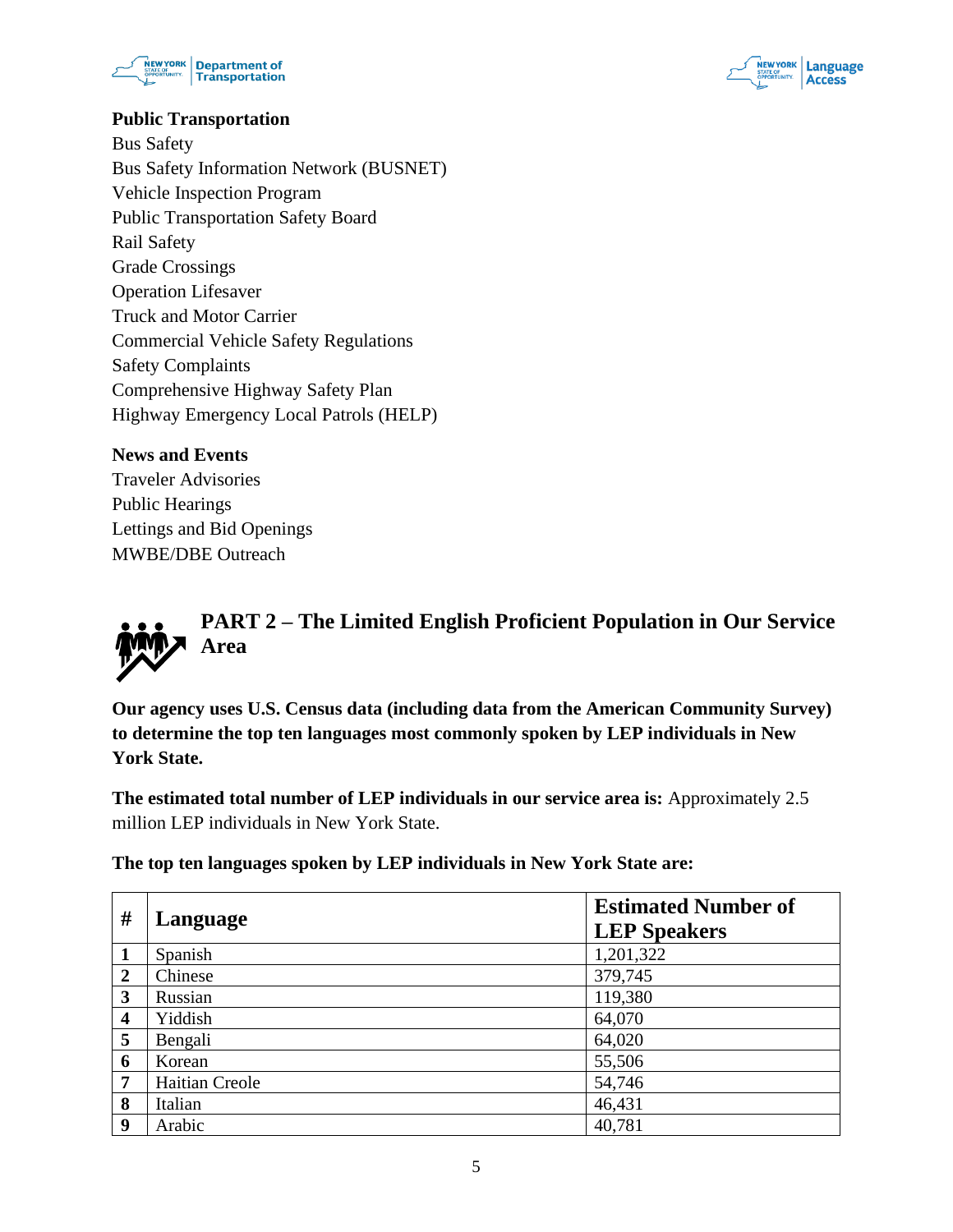



#### **10** Polish 34,840

Our agency will reassess the public's language needs at least every two years after the effective date of this Plan.

### **Our agency tracks encounters with LEP individuals in the following ways:**

NYSDOT tracks encounters with LEP individuals by collecting the translation & interpretation services providers billing summaries from each of NYSDOT's eleven (11) regions. The billings include the following details: Languages requested; date, time, and duration of call; and location from where the call was made.



# <span id="page-5-0"></span>**PART 3 – Public Outreach About the Availability of Language Access Services**

**Our agency informs LEP individuals about their right to free language assistance services in the following ways, using at least the top ten languages shown in Part 2 of this Plan:**

 $\boxtimes$  LEP individuals are directly informed by our staff

**In which ways?** NYSDOT frontline employees verbally inform LEP individuals about the free language assistance services and may also use the "I Speak" Poster, which contains this information. In addition, in the front main lobby of agency buildings there are language identification posters. Staff have language support tools and brochures on utilizing the free over the telephone interpretation services.

- ☒ Signs posted about language assistance services
	- $\boxtimes$  In areas operated by the agency and open to the public
	- $\boxtimes$  Other (describe)

Posting of notices on language access services, internally and externally, at Public Meeting for Transportation Projects, Outreach events for Disadvantage, Minority/Women-Owned Business Enterprise and Service-Disabled Veterans Business Enterprise (D/M/WBE/SDVOB) events and activities.

 $\boxtimes$  Information is published on our agency's website in at least the top ten languages spoken by LEP individuals in New York State

- ☒ Outreach and presentations at schools, faith-based groups, and other community organizations **What are the LEP populations targeted?** The top ten most spoken languages: Arabic, Italian, Spanish, Bengali, Polish, Russian, Korean, Chinese, Haitian Creole, Yiddish
- $\Box$  Local, non-English language media directed at LEP individuals in their languages **What are the LEP populations targeted?**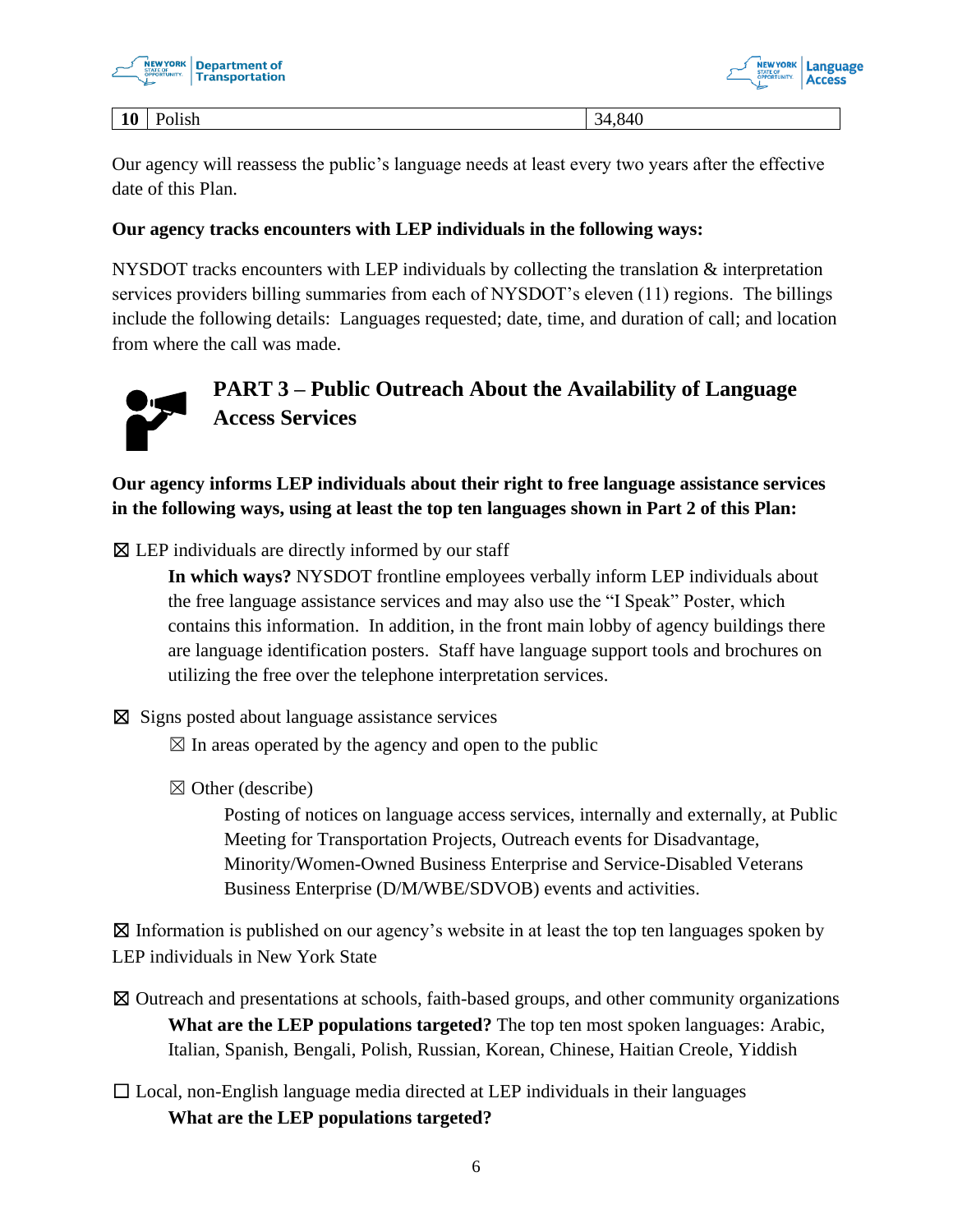



 $\square$  Social media posts directed at LEP individuals in their languages

### **What are the LEP populations targeted?**

 $\boxtimes$  Telephonic voice menu providing information in non-English languages **In which languages?** Spanish

 $\Box$  Other (describe)

<span id="page-6-0"></span>

# **A. Determining the Need for Services**

**During** *in person* **encounters, our agency uses the following tools to determine whether an individual is LEP, and what their primary language is:**

☒ "I Speak" posters or visual aids that provide information about free interpreting services in multiple languages

☒ Reception staff make those determinations based on training and experience

 $\boxtimes$  Bilingual staff members, where available, assist in identifying LEP individual's language

 $\Box$  Other (describe)

# **On** *telephone calls***, our agency uses the following tools to find out if an individual is LEP, and what their primary language is:**

☒ Reception staff make those determinations based on training and experience

 $\boxtimes$  Bilingual staff members, where available, assist in identifying an LEP individual's language

☒ Telephonic interpreting service

 $\Box$  Other (describe)

**Our agency's protocols for assessing whether an individual needs** *oral interpreting* **services in different service situations is as follows:**

☒ **During office in-person encounters:** Staff uses an "I Speak" card/poster or an approved service provider to identify an LEP individual's language and provide oral interpreting services.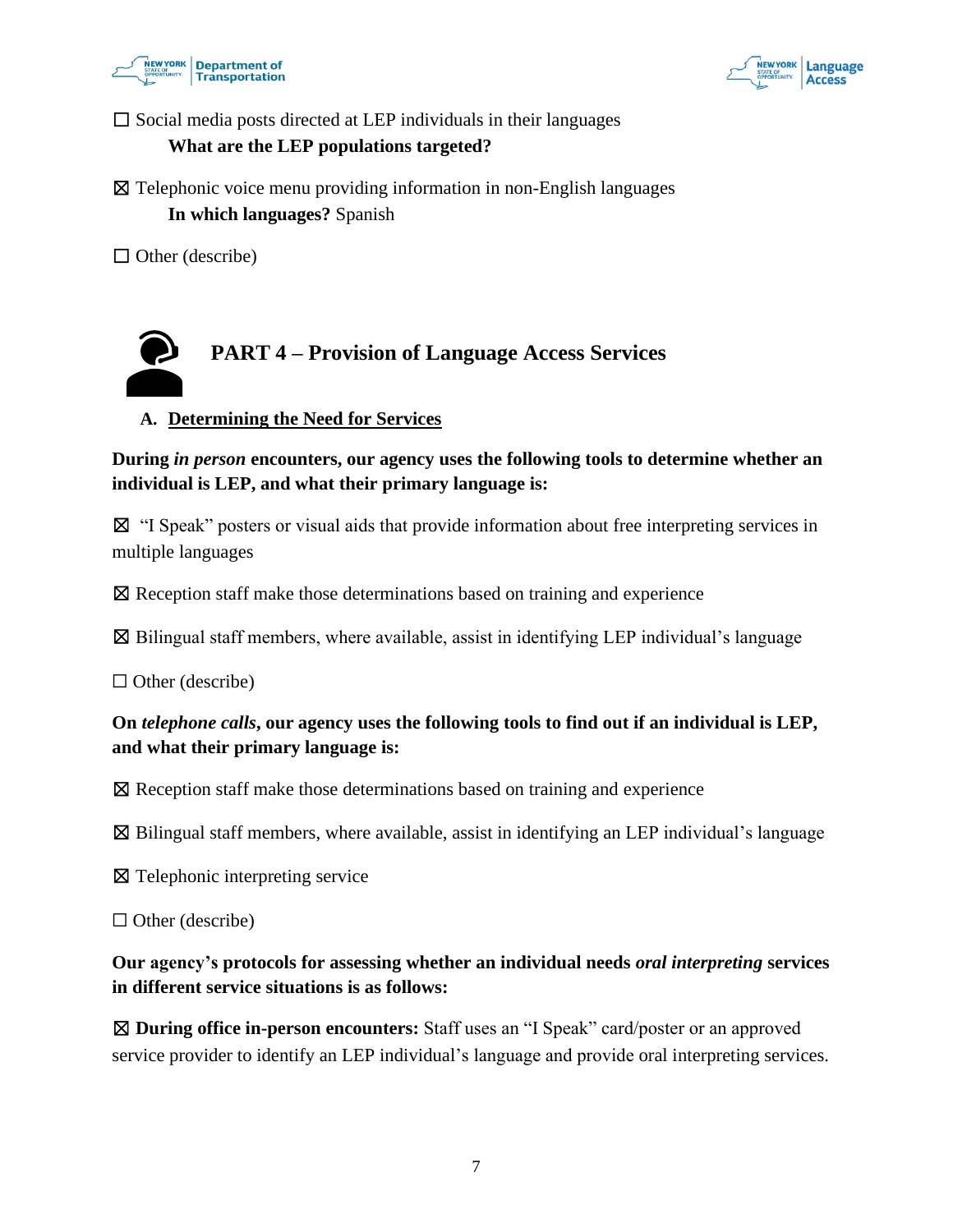



☒ **At initial contact in the field:** NYSDOT staff uses the language support tools – Language ID Poster/Card/Flyer or an approved over the phone vendor for oral interpretation services to identify the LEP individual's preferred language.

☒ **When speaking on the telephone:** LEP individuals are informed by NYSDOT staff that interpreting services are provided free of charge.

☒ **For pre-planned appointments with LEP individuals:** LEP individuals are informed by NYSDOT staff that free language assistance services are provided. The "I Speak" cards and other language support tools are utilized as well to identify the LEP individual's preferred language. In Person or Video Remote service providers are obtained in advance.

### ☐ **Other (describe):**

# **Our agency records and maintains documentation of each LEP individual's language assistance needs as follows:**

The NYSDOT Language Access Coordinator maintains information received from the Administrative Services Directors (ASD), and Regional and Main Office Title VI coordinators report communications with LEP individuals to the Language Access Coordinator. This information is maintained for monthly, quarterly, and biannual reporting deliverables.

In addition, the Language Access Coordinator maintains information received from the Translation & Interpretation services providers, i.e. billing reports, which indicate the specific languages and services requested and provided.

### **B. Oral Interpreting Services**

#### **Our agency has made the following resources available for oral interpreting requests:**

 $\Box$  Bilingual staff members who work directly with LEP individuals

#### **Number of staff and languages spoken:**

☒ Bilingual staff members who provide oral interpreting services on a volunteer basis

**Number of staff and languages spoken:** There are currently six (6) staff that can assist on a volunteer basis: Russian, Spanish and Mandarin Chinese.

⊠ Telephonic interpreting service

**Name of vendors:** The OGS statewide Administrative Services Contract Interpretation service providers.

 $\Box$  Contracts or other arrangements with school and community organizations **Number of staff and languages spoken:**

☐ Other (Describe)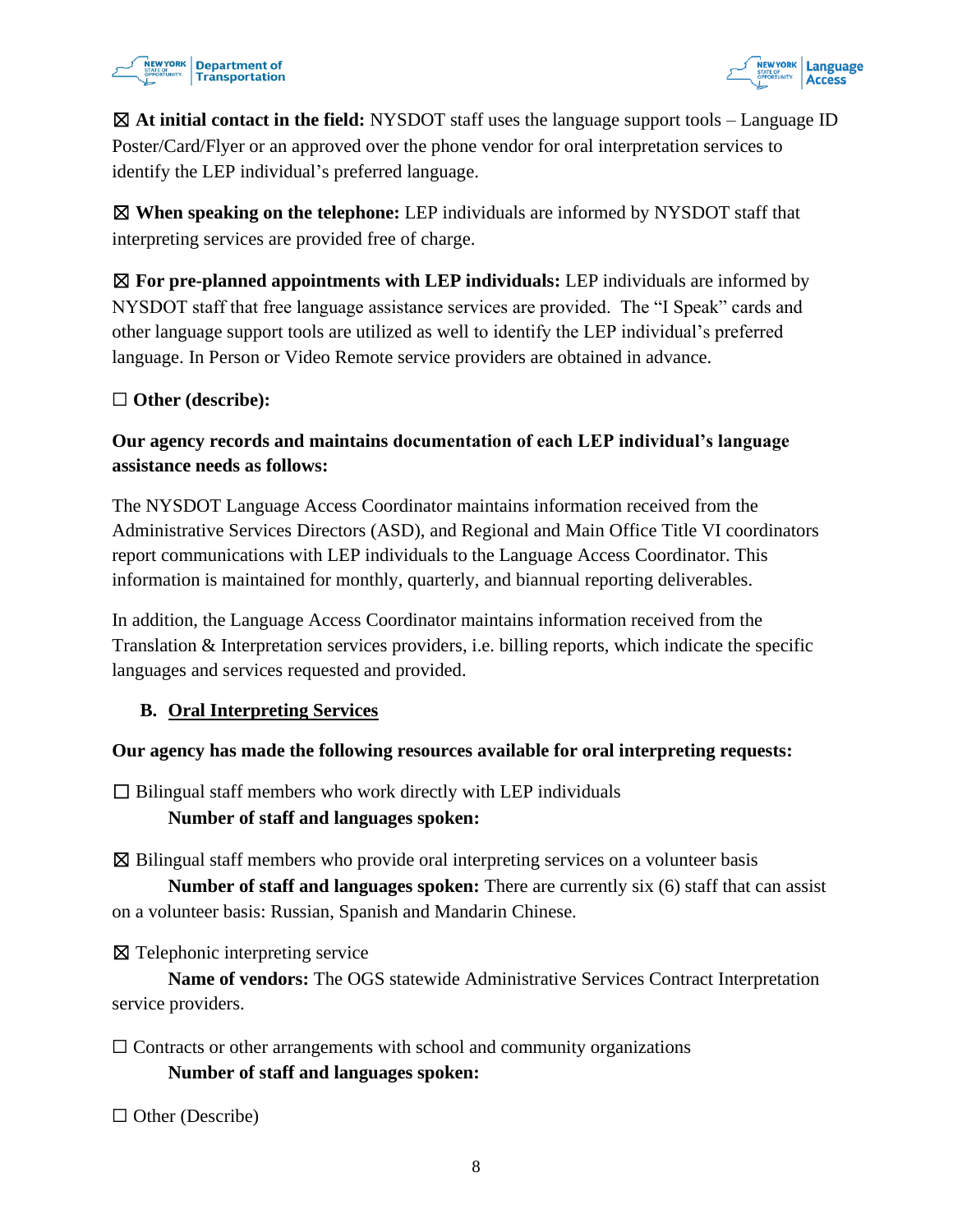



# **Our agency protocols for informing LEP individuals that free interpreting services will be provided and that they do not need to provide their own interpreters is as follows:**

☒ **During office in-person encounters:** Frontline staff advises LEP individuals that these services are free. The NYS Language Identification poster/Flyer/I Speak poster also has this information and is prominently displayed.

☒ **At initial contact in the field:** NYSDOT staff, with the assistance of contracted telephonic interpreters, inform LEP individuals that contracted language assistance services are provided free of charge.

☒ **When speaking on the telephone:** Limited English Proficient individuals are informed by NYSOT staff, with the assistance of contracted telephonic interpreters, that contracted language assistance services are provided free of charge.

☒ **For pre-planned appointments with LEP individuals:** Limited English Proficient individuals are informed by NYSDOT staff, with the assistance of contracted interpreters, that contracted language assistance services are provided free of charge. In person, over the telephone, and video remote language assistance providers are made available for these appointments.

### ☐ **Other (describe):**

### **Our agency's protocols for obtaining interpreting services in a timely manner is as follows:**

NYSDOT uses the Office of General Services (OGS) Administrative Services Contract approved service providers for in person and telephonic interpretation. Telephonic interpretation is provided on-demand. Regional and Main Office Administrative Services Directors, frontline staff, Title VI coordinators and Compliance specialists in each program area have been trained to access service providers for interpreting services in a timely manner.

# **If an LEP individual insists on using a family member, friend, or other person as an interpreter, our protocols for deciding whether to accept or decline such an arrangement is as follows:**

LEP individuals that meet our agency will be informed of the availability of free interpreting services. Generally, an LEP individual may not use a family member, friend, or a minor as his or her interpreter. However, during an emergency an LEP individual will be permitted to use a family member or friend as an interpreter. Upon request, an LEP individual may also be permitted to use a family member, or friend for interpretation for routine matters, such as asking the location of the office, hours of operation or rescheduling an appointment.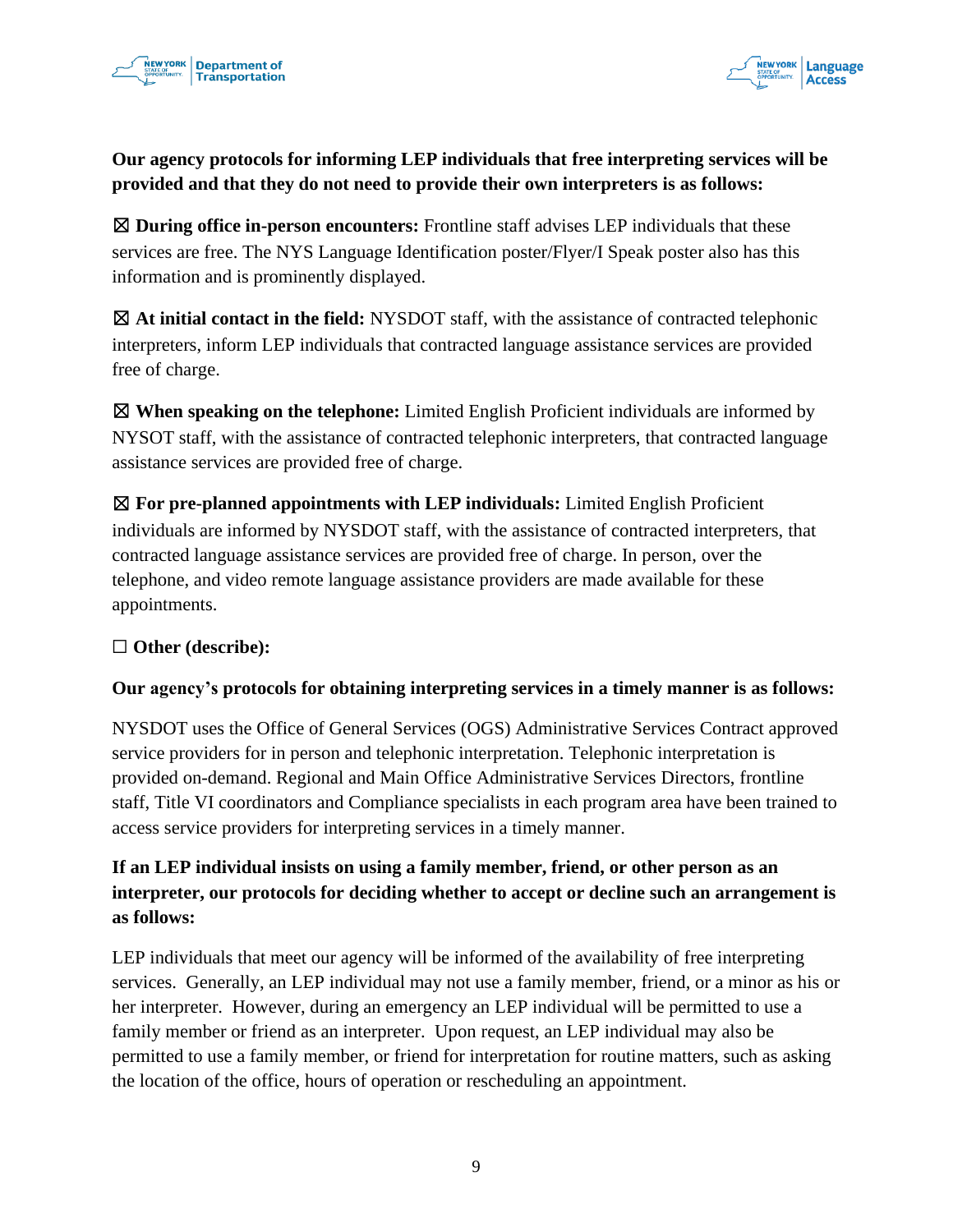



Where the interaction with an LEP individual occurs at the agency's office and an individual is permitted to use an interpreter of his or her choosing, he or she must fill out a written consent/waiver form.

# **Our agency provides information to all staff members who have contact with the public about how to obtain oral interpreting services. Our protocol in this regard is as follows:**

Staff is required to take the mandatory annual GOER Frontline Language Access Training via the Statewide Learning Management System (SLMS). DOT also provides staff with language access support tools, such as language identification posters and guidance on utilizing the service providers.

### **The agency's Language Access Coordinator ("LAC") maintains a list of oral interpreting resources that are available to staff. This resource list includes:**

- ☒ Names and contact information for all resources
- $\Box$  Names and locations of staff members who are available to act as interpreters or provide services directly in an LEP individual's primary language
- ⊠ Languages in which each interpreter or service is qualified
- ⊠ Procedures for accessing each interpreter or service

# **Our agency records and maintains documentation of oral interpreting services provided to LEP individuals at each encounter. Our protocol in this regard is as follows:**

Following each encounter for interpreting services, the NYSDOT program area documents the services provided. Each Main Office and Regional program area provide this data to the Office of Diversity & Opportunity via the FHWA Quarterly and Annual Title VI Report.

### **Cultural Competence and Confidentiality**

### **Our agency makes sure interpreters are culturally competent<sup>2</sup> in the following ways:**

The interpreting service providers that are utilized by NYSDOT implement quality assurance standards to guarantee its interpreters are trained and are linguistically and culturally competent. On a case by case basis, NYSDOT staff may utilize multilingual volunteers who are selfassessed in their own language competency.

<sup>2</sup> Cultural Competence is defined as *a set of congruent behaviors, attitudes, and policies that come together in a system or agency or among professionals that enables effective interactions in a cross-cultural framework.* U.S. Department of Health and Human Services, Office of Minority Health. 2000. Assuring Cultural Competence in Health Care: Recommendations for National Standards and an Outcomes-Focused Research Agenda. Extracted from: [https://minorityhealth.hhs.gov/Assets/pdf/checked/Assuring\\_Cultural\\_Competence\\_in\\_Health\\_Care-1999.pdf](https://minorityhealth.hhs.gov/Assets/pdf/checked/Assuring_Cultural_Competence_in_Health_Care-1999.pdf)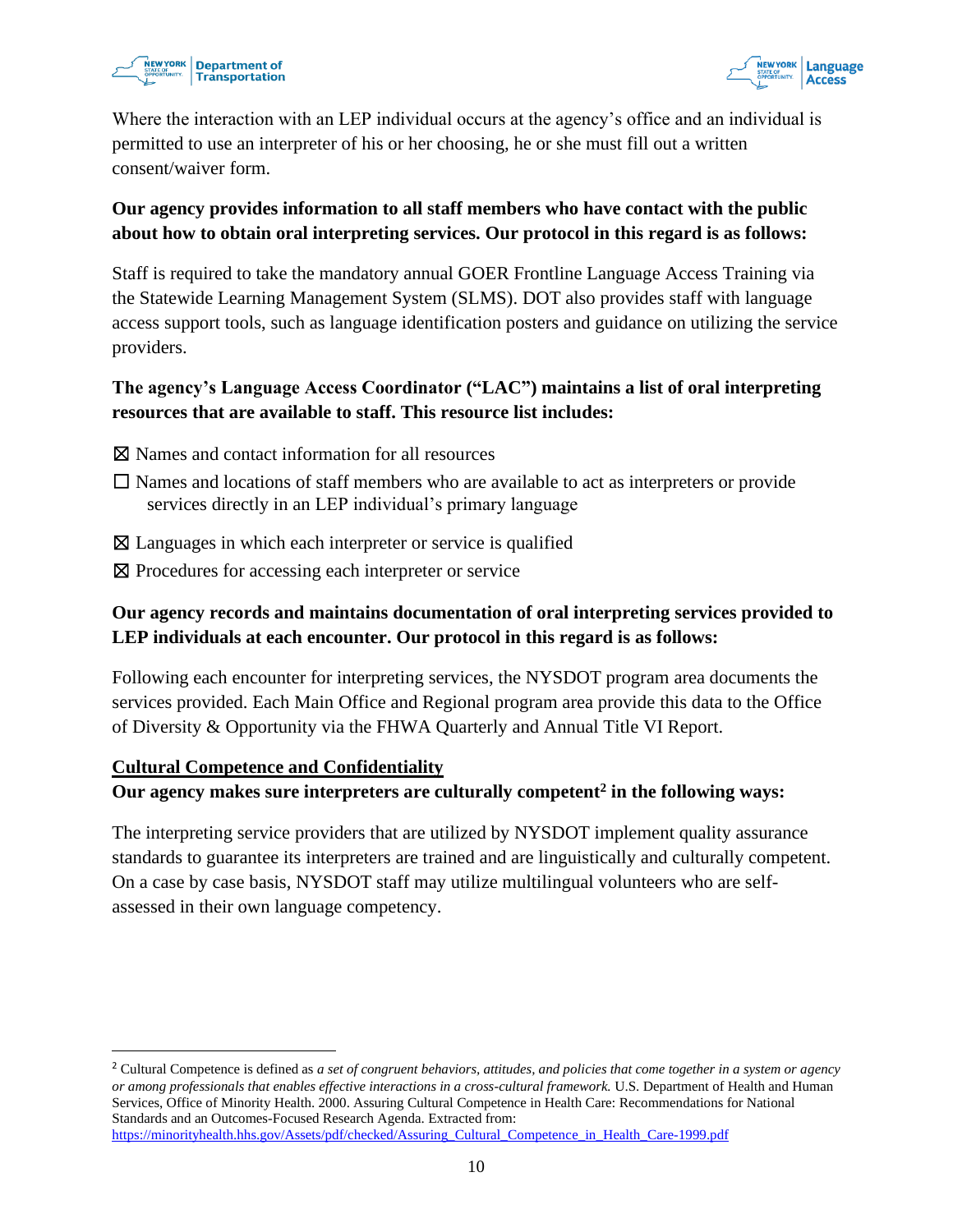



# **Our agency makes sure interpreters follow state and federal confidentiality protocols in the following ways:**

The interpreters that are utilized will enforce the standards of confidentiality in accordance with NYS Law. Confidentiality is also addressed in the training offered to the NYSDOT staff.

### **C. Translations of Documents**

# **At least every two years after the effective date of this Plan, our agency determines and reassesses vital documents (including website content) that must be translated. This process is accomplished in the following ways:**

The staff from the Office of Diversity & Opportunity convenes and determines which documents (new and existing) are deemed vital and require translation pursuant to the Executive Order No. 26.1.

In addition, the Office of Diversity & Opportunity announces on the IntraDot website and sends notice to the Administrative Services Directors, Title VI coordinators about identification of vital documents in their program areas. Documents that have been translated are reevaluated for updates.

# **Our agency's process for making sure documents are written in plain language<sup>3</sup> before they are translated into other languages is as follows:**

Program managers review their information to ensure the language is written in an easy to read format, to the point, no jargon, excess verbiage.

### **Our agency has the following resources available for translation of documents:**

☒ Contracts with vendors for translation services

**Names of vendors:** NYSDOT utilizes vendors from the OGS Administrative Services Contract including Language Today, Language Line, and LinguaLinx.

# $\Box$  Contracts or other arrangements with schools and community organizations **Names of schools/organizations and languages:**

 $\Box$  Translation of documents by bilingual staff members

 $\Box$  Other (describe)

<sup>&</sup>lt;sup>3</sup> The [Plain Writing Act of 2010](https://www.govinfo.gov/app/details/PLAW-111publ274) defines plain language as writing that is clear, concise, well-organized, and follows other best practices appropriate to the subject or field and intended audience. Extracted from: [https://www.govinfo.gov/app/details/PLAW-](https://www.govinfo.gov/app/details/PLAW-111publ274)[111publ274](https://www.govinfo.gov/app/details/PLAW-111publ274)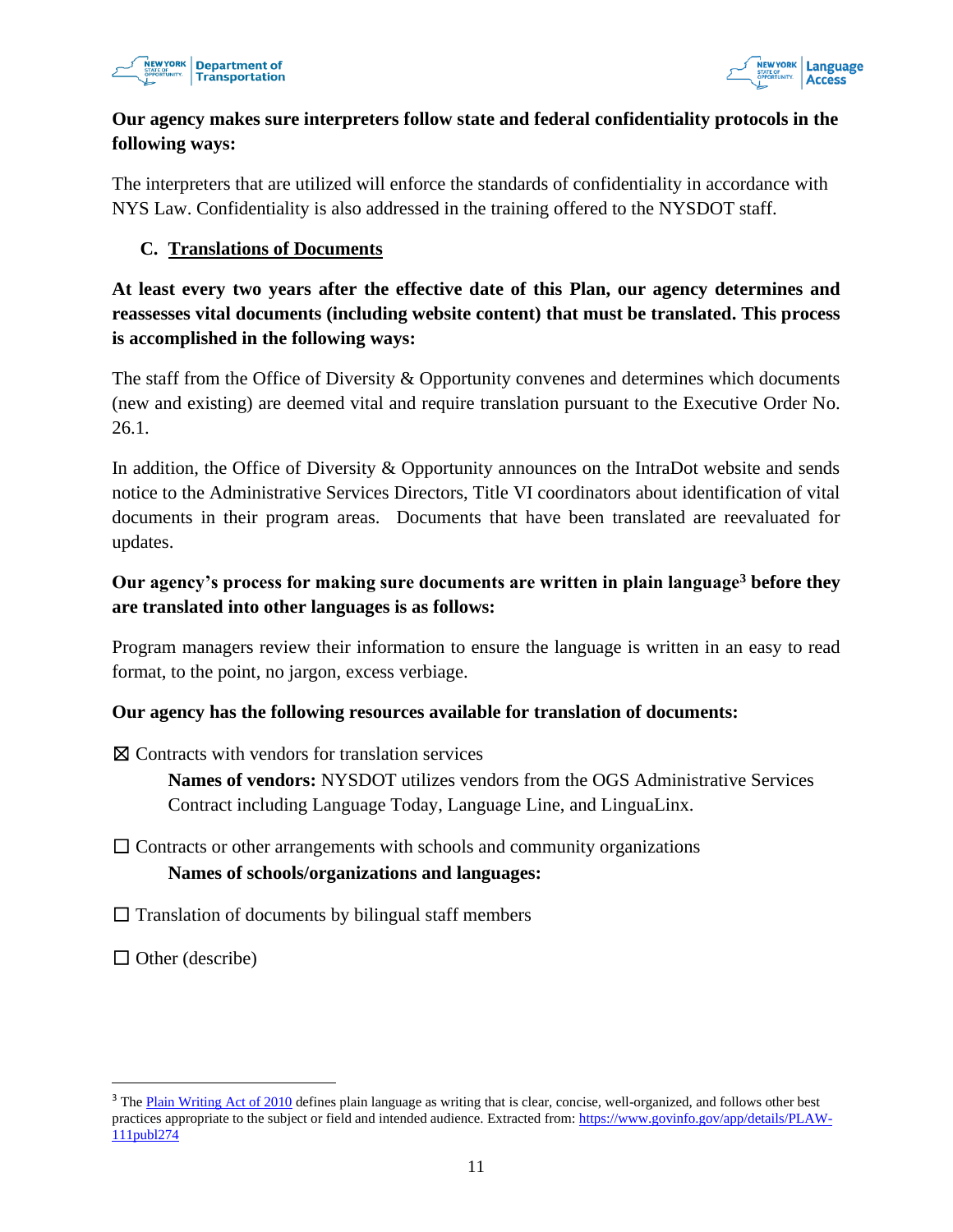



# **The agency's Language Access Coordinator ("LAC") maintains a list of translation resources that are available to staff. This resource list includes:**

☒ Names and contact information for all resources

- $\boxtimes$  Names and locations of staff members who are available to provide translations of documents
- ☒ Languages in which each translation service is qualified
- ⊠ Procedures for accessing each translation service

# **Our agency translates documents that LEP individuals submit in their primary languages in a timely manner. Our protocol in this regard is as follows:**

The Department utilizes the current contracted translation service providers on the OGS statewide contract. The usual delivery of translated document from the vendor, once reviewed, is 5-10 days.

# **The following non-exhaustive list of documents are currently translated by our agency in the languages indicated:**

In compliance with Executive Order 26.1, our agency will complete translations of our vital documents in the newly added top languages (Arabic, Italian, Polish, and Yiddish) by August 1, 2022.

The below list contains both vital and non-vital documents that are currently translated into the languages indicated in the table. Non-vital documents may not be translated into the E.O. 26.1 languages.

- *AR: Arabic*
- *BE: Bengali*
- *CH: Chinese*
- *HA: Haitian-Creole*
- *IT: Italian*
- *KO: Korean*
- *PO: Polish*
- *RU: Russian*
- *SP: Spanish*
- *YI: Yiddish*

| Form<br>$\#$ | <b>Name</b>                                                        |           | <b>Additional</b><br><b>Languages</b> |           |    |    |    |                 |           |    |    |  |
|--------------|--------------------------------------------------------------------|-----------|---------------------------------------|-----------|----|----|----|-----------------|-----------|----|----|--|
|              |                                                                    | <b>AR</b> | BE                                    | <b>CH</b> | HA | IT | KO | PO <sub>1</sub> | <b>RU</b> | SP | YI |  |
|              | Commercial<br>Driver's<br>License<br>Training<br>Program<br>(FAQs) |           | X                                     | X         | X  |    | X  |                 | X         | X  | X  |  |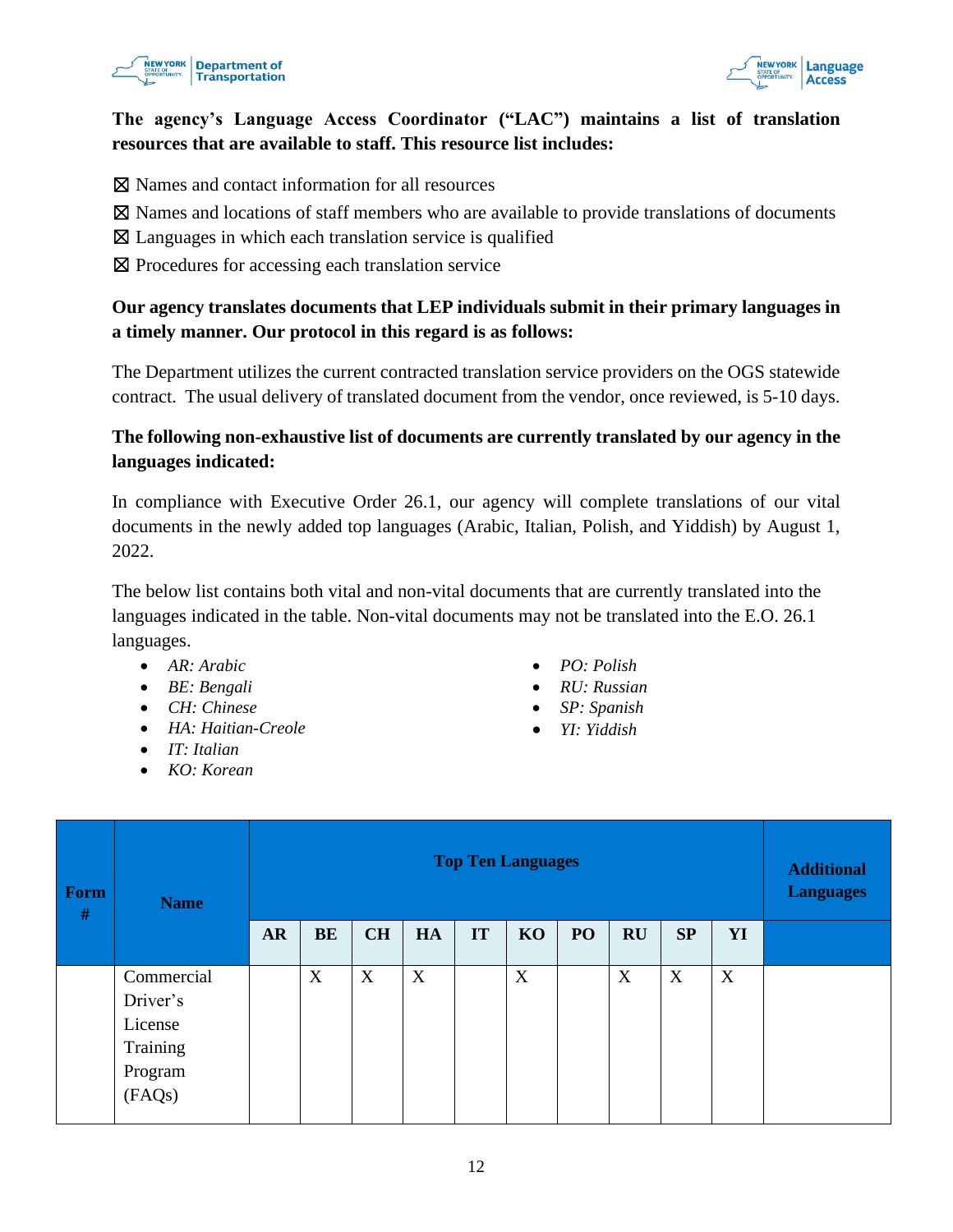



| Commercial<br>Driver's<br>License<br>Training                                          | $\mathbf X$             | $\mathbf X$             | $\mathbf X$             | $\mathbf X$             | $\mathbf X$               | $\mathbf X$             | $\mathbf X$ |     |
|----------------------------------------------------------------------------------------|-------------------------|-------------------------|-------------------------|-------------------------|---------------------------|-------------------------|-------------|-----|
| Program<br>Application                                                                 |                         |                         |                         |                         |                           |                         |             |     |
| Commercial<br>Driver's<br>Commercial<br>Driver's<br>License<br>Training<br>Program     | $\mathbf X$             | $\mathbf X$             | $\mathbf X$             | $\mathbf X$             | $\mathbf X$               | $\mathbf X$             | $\mathbf X$ |     |
| <b>How Does</b><br>NYS acquire<br>Property for<br>Public Purposes                      | $\mathbf X$             | $\mathbf X$             | $\boldsymbol{X}$        | $\boldsymbol{X}$        | $\mathbf X$               | $\overline{X}$          |             |     |
| How to Do<br><b>Business With</b><br>New York State<br>Department of<br>Transportation |                         |                         |                         |                         |                           | $\overline{X}$          |             |     |
| Foil Form                                                                              | $\mathbf X$             | $\overline{\textbf{X}}$ | $\mathbf X$             | $\mathbf X$             | $\mathbf X$               | $\overline{X}$          |             |     |
| Work Zone<br>Safety                                                                    | $\overline{\mathbf{X}}$ | $\overline{\mathbf{X}}$ | $\overline{\mathbf{X}}$ | $\overline{\textbf{X}}$ | $\overline{\textbf{X}}$   | $\overline{X}$          |             |     |
| If You Must<br>Move, We Can<br>Help                                                    | $\mathbf X$             | $\mathbf X$             | $\mathbf X$             | $\mathbf X$             | $\boldsymbol{\mathrm{X}}$ | $\overline{X}$          |             |     |
| Title $VI - It's$<br>the Law                                                           |                         |                         |                         |                         |                           | $\mathbf X$             |             |     |
| Estimate of<br>Property                                                                |                         |                         |                         |                         |                           | $\overline{\textbf{X}}$ |             | Lao |
| <b>NYSDOT</b><br><b>OROW</b><br>Residential                                            |                         |                         |                         |                         |                           | $\mathbf X$             |             | Lao |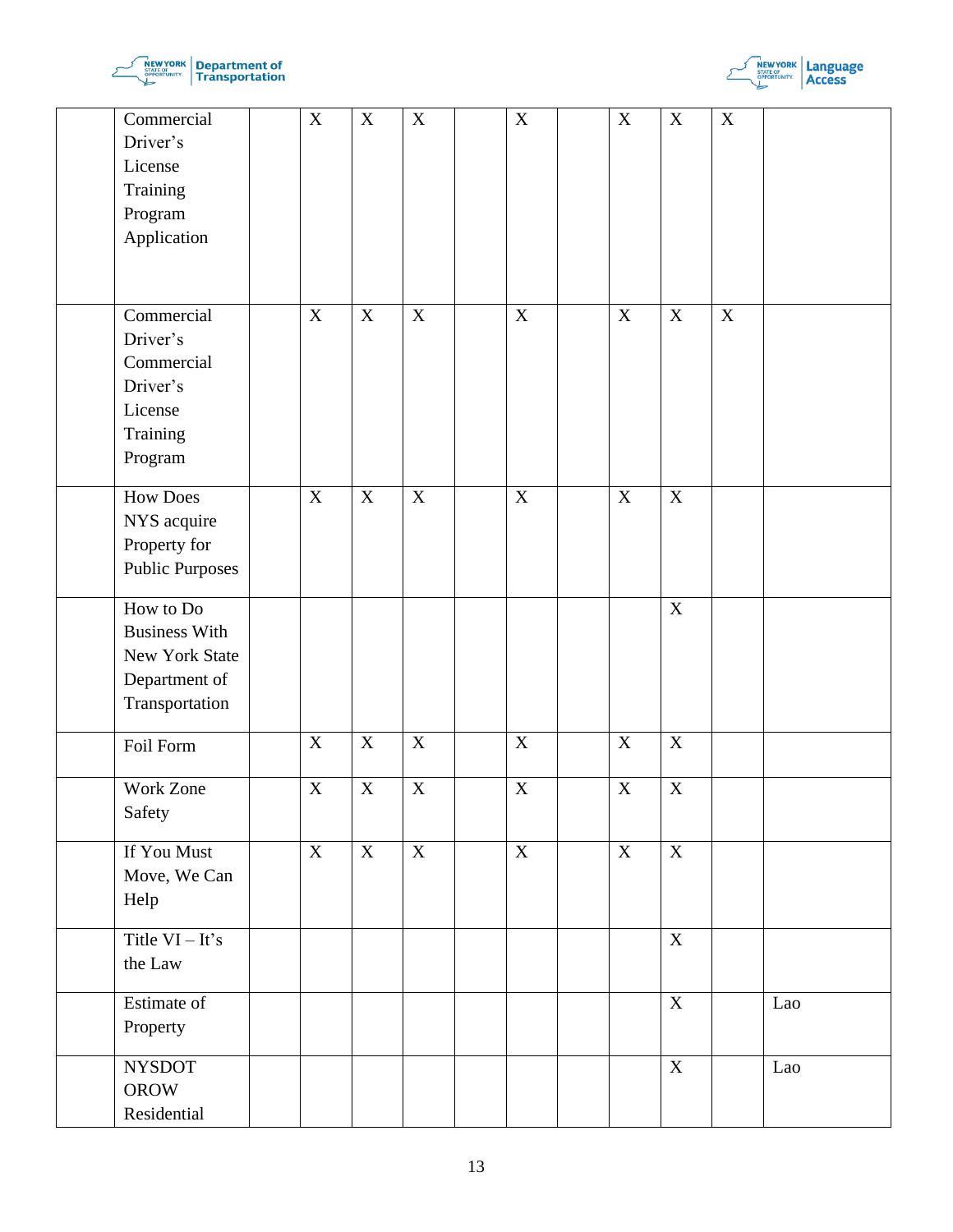



| Relocation<br>Questionnaire                                                           |  |  |  |                         |     |  |
|---------------------------------------------------------------------------------------|--|--|--|-------------------------|-----|--|
| Agreement for<br>Advance<br>Payment                                                   |  |  |  | $\overline{X}$          | Lao |  |
| Agreement of<br>Adjustment and<br>Release of<br>Owner                                 |  |  |  | $\overline{X}$          | Lao |  |
| Property<br>Acquired by<br>Appropriation<br>Interest<br>Supplemental<br>to Agreement  |  |  |  | $\overline{X}$          | Lao |  |
| Affidavit-One<br>Owner                                                                |  |  |  | $\overline{\textbf{X}}$ | Lao |  |
| Affidavit-<br>Multiple<br>Owners                                                      |  |  |  | $\overline{X}$          |     |  |
| Acquisition<br>Fact Sheet                                                             |  |  |  | $\mathbf X$             |     |  |
| Explanation of<br>Acquisition                                                         |  |  |  | $\overline{\textbf{X}}$ |     |  |
| Field Welder<br>Certification<br>Program                                              |  |  |  | $\mathbf X$             |     |  |
| Your Rights<br>Under Title VI<br>of the Civil<br>Rights Act of<br>1964, as<br>amended |  |  |  | $\overline{X}$          |     |  |
| Equal<br>Opportunity<br>Contractor                                                    |  |  |  | $\mathbf X$             |     |  |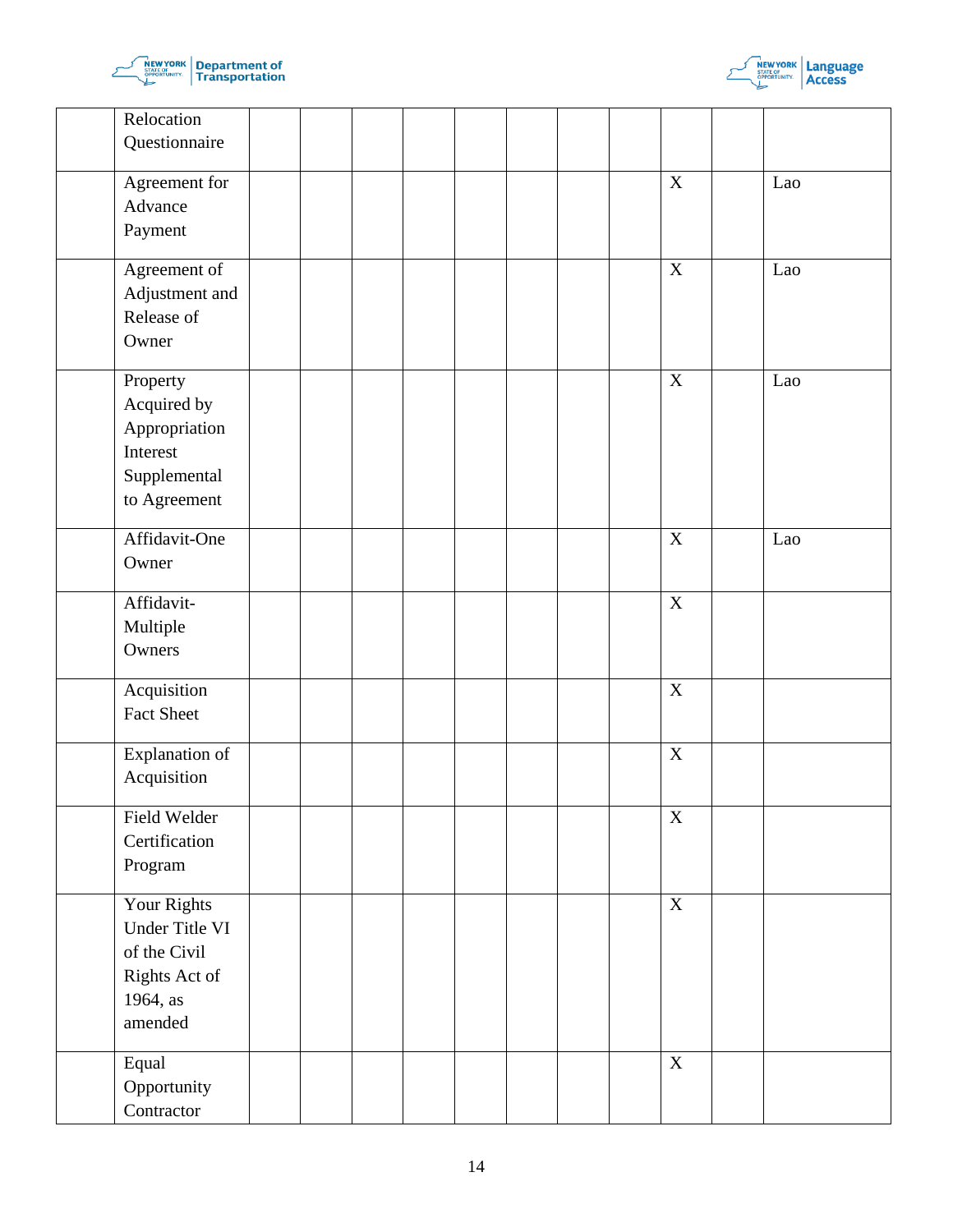



|  | Compliance in       |  |  |  |  |  |  |
|--|---------------------|--|--|--|--|--|--|
|  | The Federal-aid     |  |  |  |  |  |  |
|  | Highway             |  |  |  |  |  |  |
|  | Program<br>Brochure |  |  |  |  |  |  |
|  |                     |  |  |  |  |  |  |
|  |                     |  |  |  |  |  |  |

New documents identified for translation after the signing of this Plan and before the 2-year reassessment will be translated in a timely manner.

# **The process for ensuring that translations are accurate and incorporate commonly used words is as follows:**

The NYS Department of Transportation ensures through its written translations service provider (where applicable) that proof reading and editing for correctness and cultural sensitivity are a component of the translation services provided.



# <span id="page-14-0"></span>**PART 5 – Staff Training**

**The person in the agency who is responsible for training staff in language access services is:** Sondra Little, Language Access Coordinator and Director, Office of Diversity & Opportunity.

# **The staff training includes the following components:**

- ☒ The agency's legal obligations to provide language access services
- ☒ The agency's resources for providing language access services
- ⊠ How to access and work with interpreters
- ☒ Cultural competence and cultural sensitivity
- $\boxtimes$  How to obtain translation services
- ☒ Maintaining records of language access services provided to LEP individuals

### **The methods and frequency of training are as follows:**

Annual mandatory training utilizing webinars provided by the Governor's Office of Employee Relations (GOER) for frontline employees. In addition, USDOT sponsors an annual Civil Rights Symposium which includes LEP training. Administrative Services Directors, Regional Title VI coordinators, and ADA coordinators are invited to participate.

<span id="page-14-1"></span>

**A. Monitoring**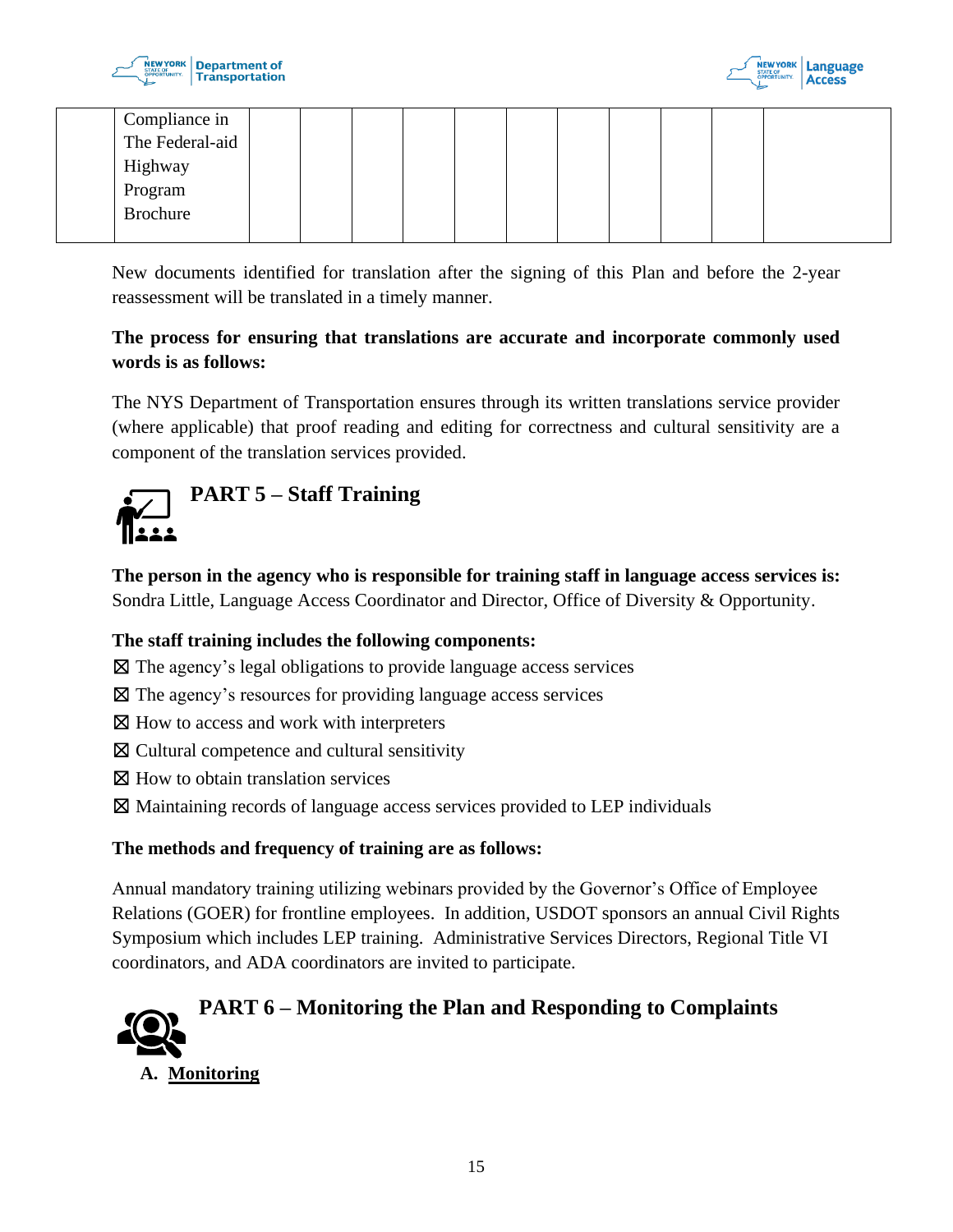



# **Our agency's Language Access Coordinator ("LAC") will monitor implementation of the Plan to make sure we are in compliance. Our protocols in this regard are as follows:**

NYSDOT Language Access Coordinator (LAC) reaches out to all Main Office and regional offices program areas, Administrative Service Directors, Title IV coordinators and frontline employees to ensure language services are being provided and to assess their needs and provide Language Access support tools when needed.

# **B. Complaints**

**We provide information to the public in at least the top ten most commonly spoken non-English languages in the state, advising members of the public of their right to file a complaint if they feel that they have not been provided adequate language access services or have been denied access to services because of their limited English proficiency. We do not retaliate or take other adverse action because an individual has filed a language access complaint.** 

# **We display information on the right to file a complaint, and the procedures for filing a complaint, in the following manner:**

The standardized complaint forms, along with the procedures for filing a complaint, are available in all ten languages in our public offices upon request. The complaint forms are also available for download or online submission through our website. Additionally, information on the right to file a complaint is posted in the top ten languages on our website and in our offices in areas where it can be easily seen by the public.

# **We handle complaints made to the agency regarding the provision of language assistance services in the following manner:**

When a complaint has been received, the language access coordinator acknowledges receipt, logs the information and complaint number is provided. The LAC coordinator reviews and contacts individual(s) to discuss if additional information is needed. We also follow up with the complainant to provide information about our efforts to resolve the issue.

<span id="page-15-0"></span>All Language Access complaints must be forwarded to the Statewide Language Access Coordinator.